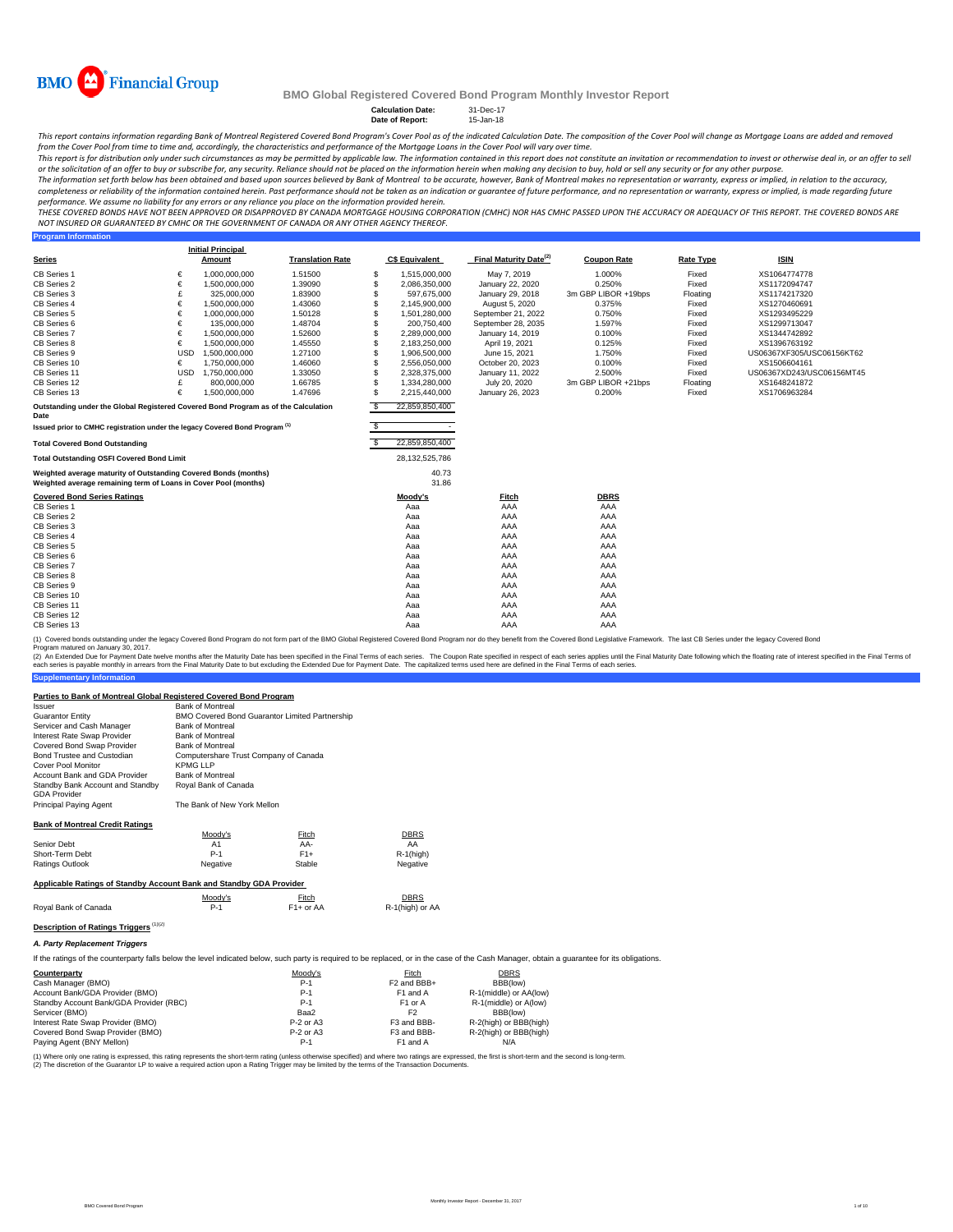

|                                                                                                                                                                                                                                                                                                                                     |                             | <b>Calculation Date:</b><br>Date of Report: | 31-Dec-17<br>15-Jan-18                             |                                                                                                                                                                                                                                                                                                                                                                                                                                                                  |
|-------------------------------------------------------------------------------------------------------------------------------------------------------------------------------------------------------------------------------------------------------------------------------------------------------------------------------------|-----------------------------|---------------------------------------------|----------------------------------------------------|------------------------------------------------------------------------------------------------------------------------------------------------------------------------------------------------------------------------------------------------------------------------------------------------------------------------------------------------------------------------------------------------------------------------------------------------------------------|
| <b>B. Summary of Specific Rating Trigger Actions</b><br>I) The following actions are required if the Cash Manager (BMO) undergoes a downgrade below the stipulated rating:                                                                                                                                                          |                             |                                             |                                                    |                                                                                                                                                                                                                                                                                                                                                                                                                                                                  |
|                                                                                                                                                                                                                                                                                                                                     | Moody's                     | Fitch                                       | <b>DBRS</b>                                        |                                                                                                                                                                                                                                                                                                                                                                                                                                                                  |
| a) The Servicer will be required to direct amounts received directly<br>into the GDA Account (or Standby GDA Account if applicable)<br>within 2 Canadian business days and the Cash Manager shall<br>immediately remit any funds held at such time for or on behalf of<br>the Guarantor directly into the GDA Account               | $P-1$                       | F1 or A                                     | R-1(middle) or AA(low)                             |                                                                                                                                                                                                                                                                                                                                                                                                                                                                  |
| II) The following actions are required if the Servicer (BMO) undergoes a downgrade below the stipulated rating:                                                                                                                                                                                                                     |                             |                                             |                                                    |                                                                                                                                                                                                                                                                                                                                                                                                                                                                  |
|                                                                                                                                                                                                                                                                                                                                     | Moody's                     | Fitch                                       | DBRS                                               |                                                                                                                                                                                                                                                                                                                                                                                                                                                                  |
| a) The Servicer will be required to direct amounts received to the<br>Cash Manager, or GDA as applicable                                                                                                                                                                                                                            | $P-1$                       | F1 or A                                     | R-1(middle) or BBB(low)                            |                                                                                                                                                                                                                                                                                                                                                                                                                                                                  |
| III) The Swap Provider is required to transfer credit support or transfer all of its rights and obligations to a replacement third party, or to obtain a<br>guarantee of its rights and obligations from a third party, if the Swap Provider undergoes a downgrade below the stipulated rating:                                     |                             |                                             |                                                    |                                                                                                                                                                                                                                                                                                                                                                                                                                                                  |
|                                                                                                                                                                                                                                                                                                                                     | $Mody's^{(3)}$<br>P-1 or A2 | Fitch                                       | <b>DBRS</b>                                        |                                                                                                                                                                                                                                                                                                                                                                                                                                                                  |
| a) Interest Rate Swap Provider<br>b) Covered Bond Swap Provider                                                                                                                                                                                                                                                                     | P-1 or A2                   | F1 and A<br>F1 and A                        | R-1(middle) or A (high)<br>R-1(middle) or A (high) |                                                                                                                                                                                                                                                                                                                                                                                                                                                                  |
| IV) The following actions are required if the Issuer (BMO) undergoes a downgrade below the stipulated rating:                                                                                                                                                                                                                       |                             |                                             |                                                    |                                                                                                                                                                                                                                                                                                                                                                                                                                                                  |
| a) Mandatory repayment of the Demand Loan                                                                                                                                                                                                                                                                                           | Moody's<br>N/A              | Fitch<br>F <sub>2</sub> or BBB+             | <b>DBRS</b><br>N/A                                 |                                                                                                                                                                                                                                                                                                                                                                                                                                                                  |
| b) Cashflows will be exchanged under the Covered Bond Swap<br>Agreement (to the extent not already taking place)                                                                                                                                                                                                                    | Baa1                        | BBB+                                        | BBB(high)                                          |                                                                                                                                                                                                                                                                                                                                                                                                                                                                  |
| c) Transfer of title to Loans to Guarantor <sup>(4)</sup>                                                                                                                                                                                                                                                                           | A <sub>3</sub>              | BBB-                                        | BBB(low)                                           |                                                                                                                                                                                                                                                                                                                                                                                                                                                                  |
| <b>Events of Defaults &amp; Test Compliance</b><br>Asset Coverage Test (C\$ Equivalent of Outstanding<br>Covered Bond < Adjusted Aggregate Asset Amount)                                                                                                                                                                            |                             | Pass                                        |                                                    |                                                                                                                                                                                                                                                                                                                                                                                                                                                                  |
| <b>Issuer Event of Default</b><br>Guarantor LP Event of Default                                                                                                                                                                                                                                                                     |                             | No<br>No                                    |                                                    |                                                                                                                                                                                                                                                                                                                                                                                                                                                                  |
| (3) If no short term rating exists, then A1<br>jurisdiction over the Seller permitting registered title to the Loans to remain with the Seller until such time as (i) the Loans are to be sold or otherwise disposed of by the Guarantor or the Bond Trustee in the performan<br>Bonds as a result of such deferral.                |                             |                                             |                                                    | (4) The transfer of registered title to the Loans to the Guarantor may be deferred if (A) satisfactory assurances are provided to the Guarantor and the Bond Trustee by The Office of the Superintendent of Financial Institut<br>Transaction Documents, or (ii) the Guarantor or the Bond Trustee is required to take actions to enforce or otherwise deal with the Loans, and (B) each of the Rating Agencies has confirmed that it will not withdraw or downg |
| <b>Pre-Maturity Test</b><br>(Applicable to Hard Bullet Covered Bonds)                                                                                                                                                                                                                                                               |                             |                                             |                                                    |                                                                                                                                                                                                                                                                                                                                                                                                                                                                  |
| <b>Pre-Maturity Required Ratings</b>                                                                                                                                                                                                                                                                                                | Moody's<br>$P-1$            | Fitch<br>$F1+$                              | DBRS <sup>(1)</sup><br>A(high) or A(low)           |                                                                                                                                                                                                                                                                                                                                                                                                                                                                  |
| Following a breach of the Pre-Maturity test in respect of a Series of Hard Bullet Covered Bonds, and unless the Pre-Maturity Liquidity Ledger is otherwise funded from the other sources, the Partnership<br>shall offer to sell Randomly Selected Loans if Final Maturity Date is within 12 months from the Pre-Maturity Test Date |                             |                                             |                                                    |                                                                                                                                                                                                                                                                                                                                                                                                                                                                  |
| (1) In the case of DBRS, if Final Maturity Date is within six months of the Pre-Maturity Test Date, then A(high), otherwise A(low).                                                                                                                                                                                                 |                             |                                             |                                                    |                                                                                                                                                                                                                                                                                                                                                                                                                                                                  |

| <b>Reserve Fund Required Amount Ratings</b> | Moody's | <b>Fitch</b> | <b>DBRS</b> |
|---------------------------------------------|---------|--------------|-------------|
| Senior                                      |         |              | A(low)      |
| Short Term<br>_ . _                         |         | C4           | R-1(middle) |
|                                             |         |              |             |

Are the ratings of the Issuer below the Reserve Fund Required Amount Ratings? No

If the ratings of the Issuer fall below the Reserve Fund Required Amount Ratings, then the Guarantor shall credit or cause to be credited to the Reserve Fund funds up to an amount equal to the Reserve Fund Required Amount.

Reserve Fund Required Amount: Nil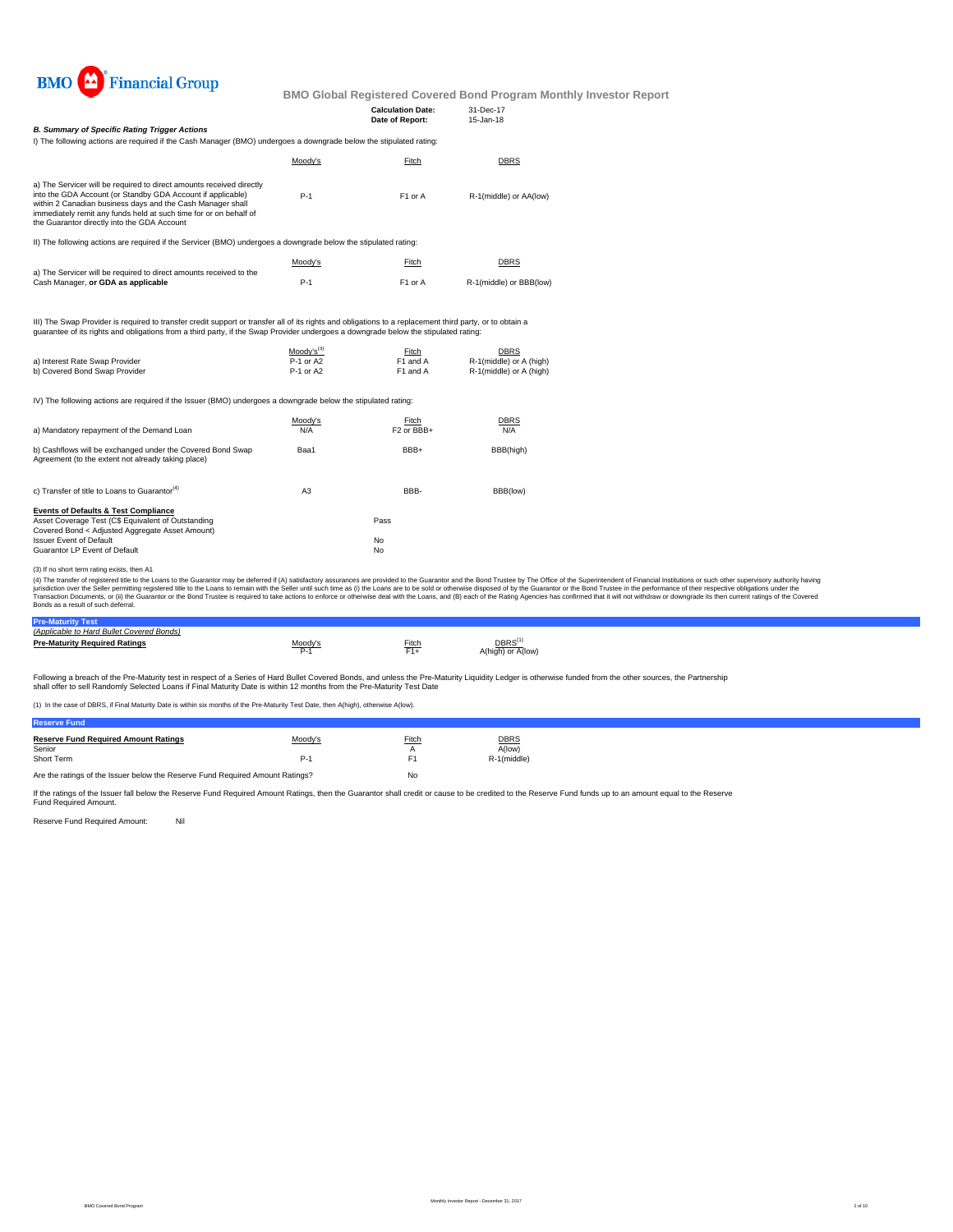

|                                                                                                                                                        | <b>Calculation Date:</b><br>Date of Report: | 31-Dec-17<br>15-Jan-18      |        |                |
|--------------------------------------------------------------------------------------------------------------------------------------------------------|---------------------------------------------|-----------------------------|--------|----------------|
| <b>Asset Coverage Test</b>                                                                                                                             |                                             |                             |        |                |
| C\$ Equivalent of Outstanding Covered Bonds                                                                                                            | 22.859.850.400                              |                             |        |                |
| $A^{(1)}$ = Lesser of (i) Sum of LTV adjusted outstanding principal balance and (ii) Sum of<br>Asset percentage adjusted outstanding principal balance | 24.980.976.046                              |                             | A (i)  | 27,301,613,165 |
| $B =$ Principal receipts not applied                                                                                                                   | ٠.                                          |                             | A (ii) | 24.980.976.046 |
| $C = Cash$ capital contributions                                                                                                                       | $\sim$                                      | Asset Percentage            | 91.5%  |                |
| $D =$ Substitution assets<br>$E =$ (i) Reserve fund balance<br>(ii) Pre - Maturity liquidity ledger balance                                            | $\sim$<br>$\overline{\phantom{a}}$          | Maximum Asset<br>Percentage | 95.0%  |                |
| $F =$ Negative carry factor calculation                                                                                                                | ٠.                                          |                             |        |                |
| Total: $A + B + C + D + E - F$                                                                                                                         | 24,980,976,046                              |                             |        |                |

**Asset Coverage Test Pass/Fail**<br>(1) Market Value as determined by adjusting, not less than quarterly, the Original Market Value utilizing the Indexation Methodology (see Appendix for details) for subsequent price developme

| <b>Valuation Calculation</b>                                                                                                                                                                                                 |                |        |                |
|------------------------------------------------------------------------------------------------------------------------------------------------------------------------------------------------------------------------------|----------------|--------|----------------|
| <b>Trading Value of Covered Bonds</b>                                                                                                                                                                                        | 22.921.858.882 |        |                |
| A = Lesser of i) Present value of outstanding loan balance of Performing Eligible Loans <sup>(1)</sup><br>and ii) 80% of Market Value <sup>(2)</sup> of properties securing Performing Eligible Loans, net of<br>adjustments | 27.132.347.148 | A (i)  | 27.132.347.148 |
| $B =$ Principal receipts up to calculation date not otherwise applied                                                                                                                                                        |                | A (ii) | 50.663.648.939 |
| $C =$ Cash capital contributions                                                                                                                                                                                             |                |        |                |
| D = Trading Value of any Substitute Assets                                                                                                                                                                                   | ۰              |        |                |
| $E =$ (i) Reserve Fund Balance, if applicable                                                                                                                                                                                |                |        |                |
| (ii) Pre - Maturity liquidity ledger balance                                                                                                                                                                                 |                |        |                |
| F = Trading Value of Swap Collateral                                                                                                                                                                                         |                |        |                |
| Total: $A + B + C + D + E + F$                                                                                                                                                                                               | 27.132.347.148 |        |                |

(1) Present value of expected future cash flows of Loans using current market interest rates offered to BMO clients. The effective weighted average rate used for discounting is 3.04%.<br>(2) Market Value as determined by adju

| <b>Intercompany Loan Balance</b>       |                                  |                                                        |
|----------------------------------------|----------------------------------|--------------------------------------------------------|
| Guarantee Loan<br>Demand Loan<br>Total |                                  | 25,014,467,364<br>S<br>2.379.997.723<br>27,394,465,087 |
| <b>Cover Pool Losses</b>               |                                  |                                                        |
| Period end                             | <b>Write Off Amounts</b>         | <b>Loss Percentage (Annualized)</b>                    |
| December 31, 2017                      | \$0                              | $0.00\%$                                               |
| <b>Cover Pool Flow of Funds</b>        |                                  |                                                        |
|                                        | <b>Current Month</b>             | Previous Month                                         |
| Cash Inflows *                         |                                  |                                                        |
| Principal receipts                     | 408,776,991                      | 402,896,984                                            |
| Proceeds for sale of Loans             |                                  |                                                        |
| Revenue Receipts                       | 58,602,952                       | 58,291,915                                             |
| Swap Receipts                          | 4,248,602                        | 4,691,594                                              |
| Cash Capital Contribution              |                                  |                                                        |
| Advances of Intercompany Loans         |                                  | 1,474,200,000                                          |
| Guarantee Fee                          |                                  |                                                        |
| <b>Cash Outflows</b>                   |                                  |                                                        |
| Swap Payment                           |                                  |                                                        |
| Intercompany Loan interest             | (38,695,249)                     | (39, 355, 982)                                         |
| Intercompany Loan principal            | $(408, 776, 991)$ <sup>(1)</sup> | (402, 896, 984)                                        |
| Intercompany Loan repayment            |                                  |                                                        |
| Mortgage Top-up Settlement             |                                  | (1,471,822,775)                                        |
| Misc Partnership Expenses              | (94)                             | (69)                                                   |
| Profit Distribution to Partners        |                                  |                                                        |
| Net inflows/(outflows)                 | 24,156,211                       | 26,004,683                                             |
|                                        |                                  |                                                        |

 $^{(1)}$  Includes cash settlement of \$408,776,991.00 to occur on January 17, 2018.

| <b>Cover Pool - Summary Statistics</b>       |                         |               |
|----------------------------------------------|-------------------------|---------------|
| Asset Type                                   | Mortgages               |               |
| Previous Month Ending Balance                | 27.751.064.504          |               |
| Aggregate Outstanding Balance                | \$<br>27.335.516.160    |               |
| Number of Loans                              | 106.082                 |               |
| Average Loan Size                            | \$<br>257.683           |               |
| Number of Primary Borrowers                  | 104.564                 |               |
| Number of Properties                         | 106.082                 |               |
|                                              | Original <sup>(1)</sup> | Indexed $(2)$ |
| Weighted Average Current Loan to Value (LTV) | 62.16%                  | 51.29%        |
| Weighted Average Authorized LTV              | 69.55%                  | 56.81%        |
| Weighted Average Original LTV                | 69.55%                  |               |
| Weighted Average Seasoning                   | 19.12 (Months)          |               |
| Weighted Average Coupon                      | 2.60%                   |               |
| Weighted Average Original Term               | 50.98 (Months)          |               |
| Weighted Average Remaining Term              | 31.86 (Months)          |               |
| <b>Substitution Assets</b>                   | Nil                     |               |

<sup>(t)</sup> Value as most recently determined or assessed in accordance with the underwriting policies (whether upon origination or renewal of the Eligible Loan or subsequently thereto).<br><sup>(2)</sup> Value as determined by adjusting, n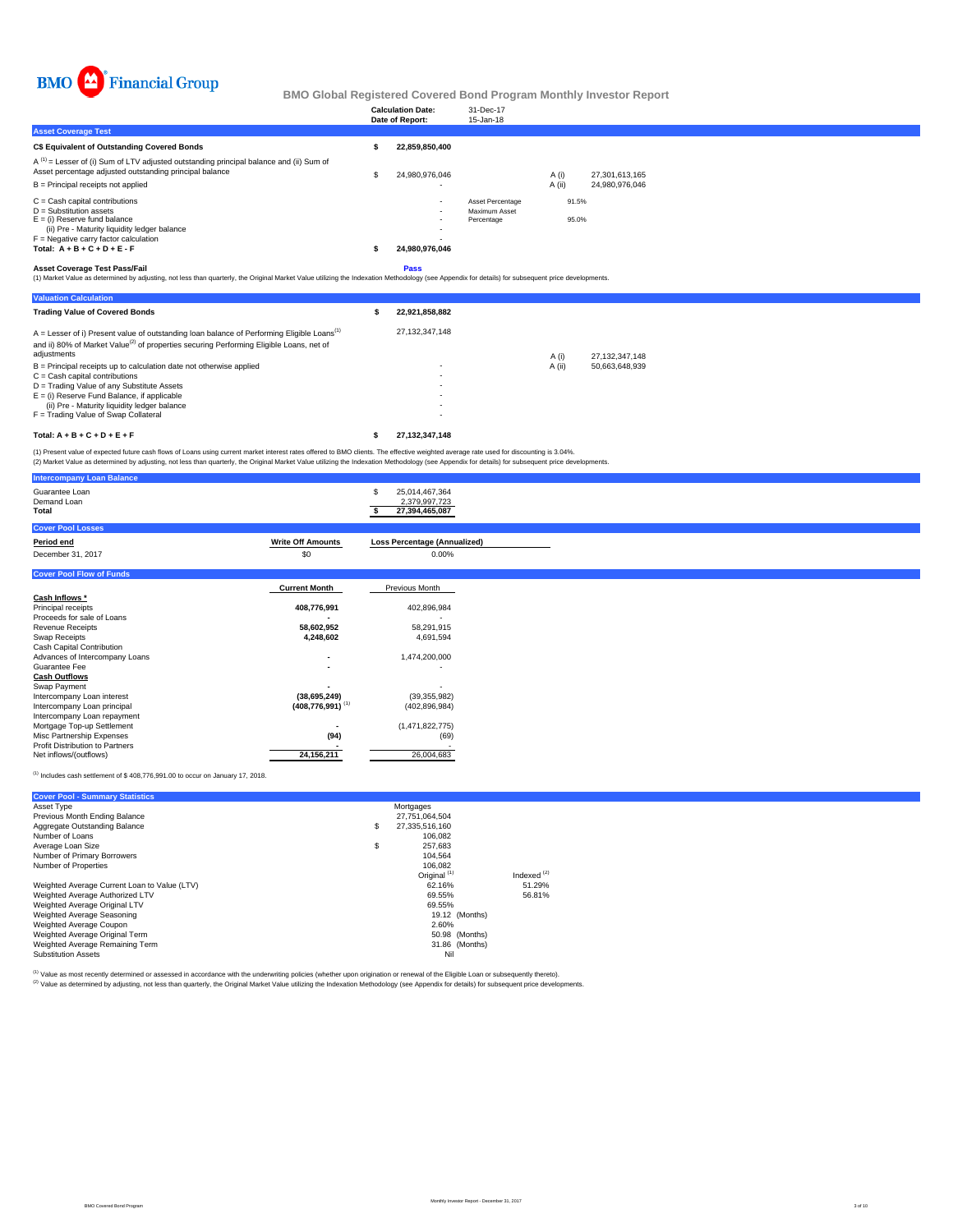

**Cover Pool - Provincial Distril** 

### **Calculation Date:** 31-Dec-17 **BMO Global Registered Covered Bond Program Monthly Investor Report**

|                                              | Date of Report: | 15-Jan-18  |                          |            |
|----------------------------------------------|-----------------|------------|--------------------------|------------|
| <b>Cover Pool - Delinguency Distribution</b> |                 |            |                          |            |
| Aging Summarv                                | Number of Loans | Percentage | <b>Principal Balance</b> | Percentage |
| Current and less than 30 days past due       | 105.542         | 99.49      | 27.209.768.136           | 99.54      |
| 30 - 59 days past due                        | 233             | 0.22       | 61.745.907               | 0.23       |
| 60 - 89 days past due                        | 113             | 0.11       | 30.099.122               | 0.11       |
| 90 or more days past due                     | 194             | 0.18       | 33.902.995               | 0.12       |
| Grand Total                                  | 106.082         | 100.00     | 27.335.516.160           | 100.00     |
|                                              |                 |            |                          |            |

| Province                        | <b>Number of Loans</b> | Percentage |   | <b>Principal Balance</b> | Percentage |  |
|---------------------------------|------------------------|------------|---|--------------------------|------------|--|
| Alberta                         | 12,900                 | 12.16      | ъ | 3,173,317,969            | 11.61      |  |
| <b>British Columbia</b>         | 15,579                 | 14.69      |   | 5.290.609.363            | 19.35      |  |
| Manitoba                        | 1.413                  | 1.33       |   | 245.793.121              | 0.90       |  |
| New Brunswick                   | 1.684                  | 1.59       |   | 213.398.655              | 0.78       |  |
| Newfoundland                    | 2.897                  | 2.73       | ж | 479.245.420              | 1.75       |  |
| Northwest Territories & Nunavut | 93                     | 0.09       |   | 19.278.762               | 0.07       |  |
| Nova Scotia                     | 3.248                  | 3.06       |   | 559.901.506              | 2.05       |  |
| Ontario                         | 47,594                 | 44.87      |   | 13.369.215.683           | 48.91      |  |
| Prince Edward Island            | 526                    | 0.50       |   | 73.651.516               | 0.27       |  |
| Quebec                          | 17.907                 | 16.88      | æ | 3.465.228.321            | 12.68      |  |
| Saskatchewan                    | 2.135                  | 2.01       |   | 423.820.145              | 1.55       |  |
| <b>Yukon Territories</b>        | 106                    | 0.10       |   | 22.055.698               | 0.08       |  |
| <b>Grand Total</b>              | 106.082                | 100.00     |   | 27.335.516.160           | 100.00     |  |

| <b>Cover Pool - Credit Score Distribution</b> |                        |            |                          |                |            |
|-----------------------------------------------|------------------------|------------|--------------------------|----------------|------------|
| Credit Score <sup>(1)</sup>                   | <b>Number of Loans</b> | Percentage | <b>Principal Balance</b> |                | Percentage |
| Score Unavailable                             | 956                    | 0.90       |                          | 196.945.140    | 0.72       |
| Less than 600                                 | 1.818                  | 1.71       |                          | 382.225.022    | 1.40       |
| $600 - 650$                                   | 3.902                  | 3.68       |                          | 965.561.748    | 3.53       |
| 651 - 700                                     | 8.616                  | 8.12       |                          | 2.250.087.669  | 8.23       |
| 701 - 750                                     | 16.204                 | 15.27      |                          | 4.486.834.392  | 16.41      |
| 751 - 800                                     | 20.144                 | 18.99      |                          | 5.692.898.863  | 20.83      |
| 801 and Above                                 | 54.442                 | 51.32      |                          | 13.360.963.325 | 48.88      |
| <b>Grand Total</b>                            | 106.082                | 100.00     |                          | 27.335.516.160 | 100.00     |

| <b>Cover Pool - Rate Type Distribution</b>                                         |                                                       |                                        |                                                                               |                                        |  |
|------------------------------------------------------------------------------------|-------------------------------------------------------|----------------------------------------|-------------------------------------------------------------------------------|----------------------------------------|--|
| <b>Rate Type</b><br>Fixed<br>Variable<br><b>Grand Total</b>                        | <b>Number of Loans</b><br>83,981<br>22,101<br>106.082 | Percentage<br>79.17<br>20.83<br>100.00 | <b>Principal Balance</b><br>21,058,019,798<br>6.277.496.362<br>27,335,516,160 | Percentage<br>77.04<br>22.96<br>100.00 |  |
| <b>Cover Pool - Mortgage Asset Type Distribution</b><br><b>Mortgage Asset Type</b> | <b>Number of Loans</b>                                | Percentage                             | <b>Principal Balance</b>                                                      | Percentage                             |  |
| <b>Conventional Amortizing Mortgages</b><br><b>Grand Total</b>                     | 106.082<br>106.082                                    | 100.00<br>100.00                       | 27,335,516,160<br>27,335,516,160                                              | 100.00<br>100.00                       |  |
| <b>Cover Pool - Occupancy Type Distribution</b>                                    |                                                       |                                        |                                                                               |                                        |  |

| <b>Occupancy Type</b> | Number of Loans | Percentage | <b>Principal Balance</b> | Percentage |
|-----------------------|-----------------|------------|--------------------------|------------|
| Owner Occupied        | 80,932          | 76.29      | 21.984.732.030           | 80.43      |
| Non-Owner Occupied    | 25.150          | 23.71      | 5.350.784.130            | 19.57      |
| <b>Grand Total</b>    | 106.082         | 100.00     | 27.335.516.160           | 100.00     |
|                       |                 |            |                          |            |

| <b>Cover Pool - Mortgage Rate Distribution</b> |                        |            |    |                          |            |
|------------------------------------------------|------------------------|------------|----|--------------------------|------------|
| Mortgage Rate (%)                              | <b>Number of Loans</b> | Percentage |    | <b>Principal Balance</b> | Percentage |
| Less than 1.00                                 | 16                     | 0.02       |    | 3,795,837                | 0.01       |
| $1.00 - 3.99$                                  | 104.211                | 98.24      | Ж, | 26.993.787.537           | 98.75      |
| $4.00 - 4.49$                                  | 1,417                  | 1.34       |    | 268.879.219              | 0.98       |
| $4.50 - 4.99$                                  | 95                     | 0.09       |    | 15,672,988               | 0.06       |
| $5.00 - 5.49$                                  | 12                     | 0.01       |    | 2,322,455                | 0.01       |
| $5.50 - 5.99$                                  | 3                      | 0.00       |    | 432,234                  | 0.00       |
| $6.00 - 6.49$                                  | 6                      | 0.01       |    | 841.286                  | 0.00       |
| $6.50 - 6.99$                                  | 322                    | 0.30       |    | 49.784.602               | 0.18       |
| $7.00 - 7.49$                                  | $\sim$                 |            |    | ۰                        |            |
| $7.50 - 7.99$                                  | $\sim$                 | ۰          |    | ۰                        |            |
| 8.00 and Above                                 |                        | ۰          |    | ۰                        |            |
| <b>Grand Total</b>                             | 106,082                | 100.00     |    | 27,335,516,160           | 100.00     |
|                                                |                        |            |    |                          |            |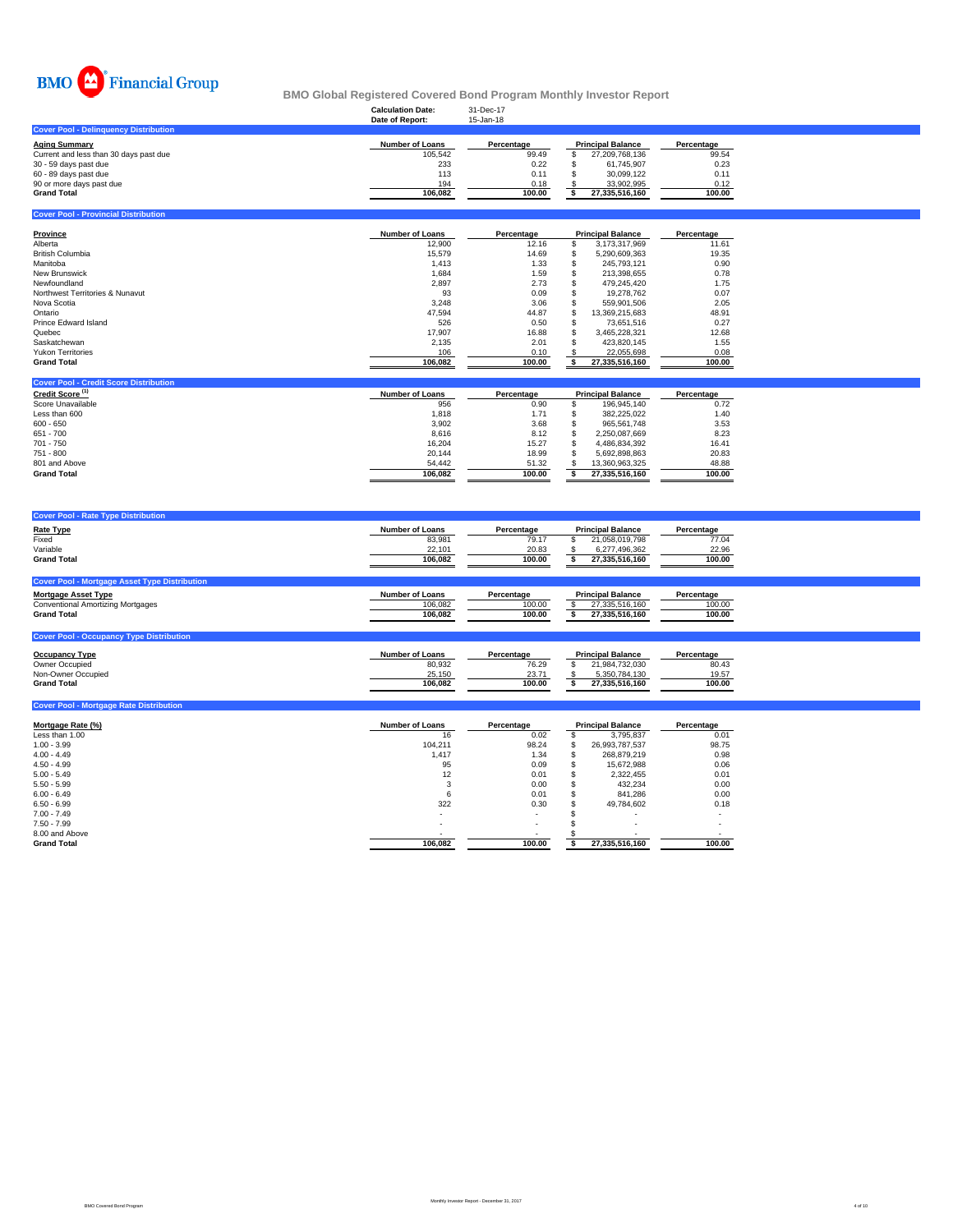

### **Calculation Date:** 31-Dec-17 **BMO Global Registered Covered Bond Program Monthly Investor Report**

|                                           | Date of Report:                      | 15-Jan-18 |                          |            |
|-------------------------------------------|--------------------------------------|-----------|--------------------------|------------|
| Cover Pool - Indexed LTV Distribution (1) |                                      |           |                          |            |
| Indexed LTV (%)                           | <b>Number of Loans</b><br>Percentage |           | <b>Principal Balance</b> | Percentage |
| 20.00 and Below                           | 11,365                               | 10.71     | 1,017,671,154            | 3.72       |
| $20.01 - 25.00$                           | 4,441                                | 4.19      | 726.171.123              | 2.66       |
| 25.01 - 30.00                             | 5,265                                | 4.96      | 1.099.159.225            | 4.02       |
| $30.01 - 35.00$                           | 6,526                                | 6.15      | 1.689.275.183            | 6.18       |
| $35.01 - 40.00$                           | 8,593                                | 8.10      | 2.430.155.117            | 8.89       |
| $40.01 - 45.00$                           | 9,567                                | 9.02      | 2.655.740.109            | 9.72       |
| $45.01 - 50.00$                           | 10,688                               | 10.08     | 2.865.423.529            | 10.48      |
| $50.01 - 55.00$                           | 10.064                               | 9.49      | 2,923,436,785            | 10.69      |
| $55.01 - 60.00$                           | 9,483                                | 8.94      | 2,730,176,208            | 9.99       |
| $60.01 - 65.00$                           | 8,726                                | 8.23      | 2.512.434.841            | 9.19       |
| 65.01 - 70.00                             | 8.751                                | 8.25      | 2.671.125.006            | 9.77       |
| 70.01 - 75.00                             | 8,468                                | 7.98      | 2,616,818,409            | 9.57       |
| 75.01 - 80.00                             | 4,145                                | 3.91      | 1,397,929,469            | 5.11       |
| 80.01 and Above                           |                                      |           |                          |            |
| <b>Grand Total</b>                        | 106,082                              | 100.00    | 27.335.516.160           | 100.00     |

<sup>(1)</sup> Value as determined by adjusting, not less than quarterly, the Original Market Value utilizing the Indexation Methodology (see Appendix for details) for subsequent price developments.

| <b>Cover Pool - Remaining Term Distribution</b> |                        |            |                          |            |
|-------------------------------------------------|------------------------|------------|--------------------------|------------|
| <b>Months to Maturity</b>                       | <b>Number of Loans</b> | Percentage | <b>Principal Balance</b> | Percentage |
| Less than 12                                    | 17.135                 | 16.15      | 4.618.238.496            | 16.89      |
| $12 - 17$                                       | 8,500                  | 8.01       | 2.140.152.380            | 7.83       |
| $18 - 24$                                       | 13.414                 | 12.64      | 3.338.820.654            | 12.21      |
| $25 - 30$                                       | 9,042                  | 8.52       | 2.226.657.669            | 8.15       |
| $31 - 36$                                       | 13.052                 | 12.30      | 3,307,945,568            | 12.10      |
| $37 - 42$                                       | 9.440                  | 8.90       | 2.316.742.921            | 8.48       |
| $43 - 48$                                       | 14.040                 | 13.24      | 3.675.715.111            | 13.45      |
| $49 - 54$                                       | 12,922                 | 12.18      | 3.425.454.123            | 12.53      |
| $55 - 60$                                       | 8,327                  | 7.85       | 2.240.913.381            | 8.20       |
| $61 - 63$                                       | 10                     | 0.01       | 1.271.220                | 0.00       |
| 72 and Above                                    | 200                    | 0.19       | 43.604.636               | 0.16       |
| <b>Grand Total</b>                              | 106,082                | 100.00     | 27.335.516.160           | 100.00     |

| <b>Remaining Principal Balance (C\$)</b> | <b>Number of Loans</b> | Percentage | <b>Principal Balance</b> | Percentage |  |
|------------------------------------------|------------------------|------------|--------------------------|------------|--|
| 99,999 and Below                         | 18,531                 | 17.47      | 1.171.240.172            | 4.28       |  |
| 100.000 - 199.999                        | 32,696                 | 30.82      | 4,928,138,398            | 18.03      |  |
| 200.000 - 299.999                        | 24,843                 | 23.42      | 6.106.792.027            | 22.34      |  |
| 300.000 - 399.999                        | 13,143                 | 12.39      | 4,533,346,108            | 16.58      |  |
| 400.000 - 499.999                        | 6,999                  | 6.60       | 3,118,566,579            | 11.41      |  |
| 500.000 - 599.999                        | 3,749                  | 3.53       | 2,041,425,201            | 7.47       |  |
| 600.000 - 699.999                        | 2,066                  | 1.95       | 1.336.616.450            | 4.89       |  |
| 700.000 - 799.999                        | 1,227                  | 1.16       | 916.917.664              | 3.35       |  |
| 800.000 - 899.999                        | 767                    | 0.72       | 651,025,530              | 2.38       |  |
| 900.000 - 999.999                        | 603                    | 0.57       | 572.130.659              | 2.09       |  |
| 1.000.000 - 1.499.999                    | 1.140                  | 1.07       | 1.373.152.859            | 5.02       |  |
| 1.500.000 - 2.000.000                    | 243                    | 0.23       | 414.100.896              | 1.51       |  |
| 2,000,000 - 3,000,000                    | 75                     | 0.07       | 172.063.615              | 0.63       |  |
| 3,000,000 and Above                      |                        |            |                          |            |  |
|                                          | 106,082                | 100.00     | 27,335,516,160           | 100.00     |  |

| <b>Property Type</b> | <b>Number of Loans</b> | Percentage | <b>Principal Balance</b> | Percentage |
|----------------------|------------------------|------------|--------------------------|------------|
| Condominium          | 22.445                 | 21.16      | 4.440.996.055            | 16.25      |
| Multi-Residential    | 5.412                  | 5.10       | 1.313.731.054            | 4.81       |
| Single Family        | 70.423                 | 66.39      | 19.631.271.347           | 71.82      |
| Townhouse            | 7.802                  | 7.35       | 1.949.517.703            | 7.13       |
| <b>Grand Total</b>   | 106.082                | 100.00     | 27.335.516.160           | 100.00     |

*Note: Percentages and totals in the above tables may not add exactly due to rounding.*

**Coverty Type Distribution** 

## **Cover Pool - Indexed LTV and Delinquency Distribution by Province**

|                     |                 | <b>Aging Summary</b> |                                                     |  |                           |   |                           |  |                             |    |               |
|---------------------|-----------------|----------------------|-----------------------------------------------------|--|---------------------------|---|---------------------------|--|-----------------------------|----|---------------|
| Province<br>Alberta | Indexed LTV (%) |                      | <b>Current and</b><br>less than 30<br>days past due |  | 30 to 59<br>days past due |   | 60 to 89<br>days past due |  | 90 or more<br>days past due |    | Total         |
|                     | 20.00 and Below |                      | 71.786.509                                          |  |                           |   | 114.197                   |  | 133.336                     | S. | 72,034,042    |
|                     | $20.01 - 25$    |                      | 49.537.670                                          |  | 204.384                   |   |                           |  |                             |    | 49.742.054    |
|                     | $25.01 - 30$    |                      | 71.420.644                                          |  | 128.737                   |   |                           |  |                             |    | 71,549,381    |
|                     | $30.01 - 35$    |                      | 93.338.013                                          |  | 386.021                   |   | 321.601                   |  |                             |    | 94.045.634    |
|                     | $35.01 - 40$    |                      | 129.609.587                                         |  | 424.313                   | S | 84.168                    |  | 218.982                     |    | 130.337.050   |
|                     | $40.01 - 45$    |                      | 174.823.260                                         |  | 1.166.383                 | s | 341,369                   |  | 440,776                     |    | 176.771.788   |
|                     | $45.01 - 50$    |                      | 216.585.740                                         |  | 320.726                   |   | 156.053                   |  |                             |    | 217.062.519   |
|                     | $50.01 - 55$    |                      | 282.798.850                                         |  | 1.715.750                 |   | 646,580                   |  | 437,005                     |    | 285,598,186   |
|                     | $55.01 - 60$    |                      | 369.603.149                                         |  | 1.408.829                 |   | 280.930                   |  | 326.068                     |    | 371.618.976   |
|                     | $60.01 - 65$    |                      | 419.674.985                                         |  | 523.421                   |   | 422.376                   |  | 2.075.584                   |    | 422.696.366   |
|                     | $65.01 - 70$    |                      | 335.169.283                                         |  | 667.837                   |   |                           |  | 349,759                     |    | 336,186,880   |
|                     | $70.01 - 75$    |                      | 478.418.484                                         |  | 785.919                   |   | 149.875                   |  | 680,800                     |    | 480.035.078   |
|                     | $75.01 - 80$    |                      | 464.400.826                                         |  |                           |   | 1,239,190                 |  |                             |    | 465.640.015   |
|                     | 80.01 and Above |                      |                                                     |  |                           |   |                           |  |                             |    |               |
|                     |                 |                      | 3.157.167.000                                       |  | 7.732.320                 |   | 3.756.340                 |  | 4.662.310                   |    | 3.173.317.969 |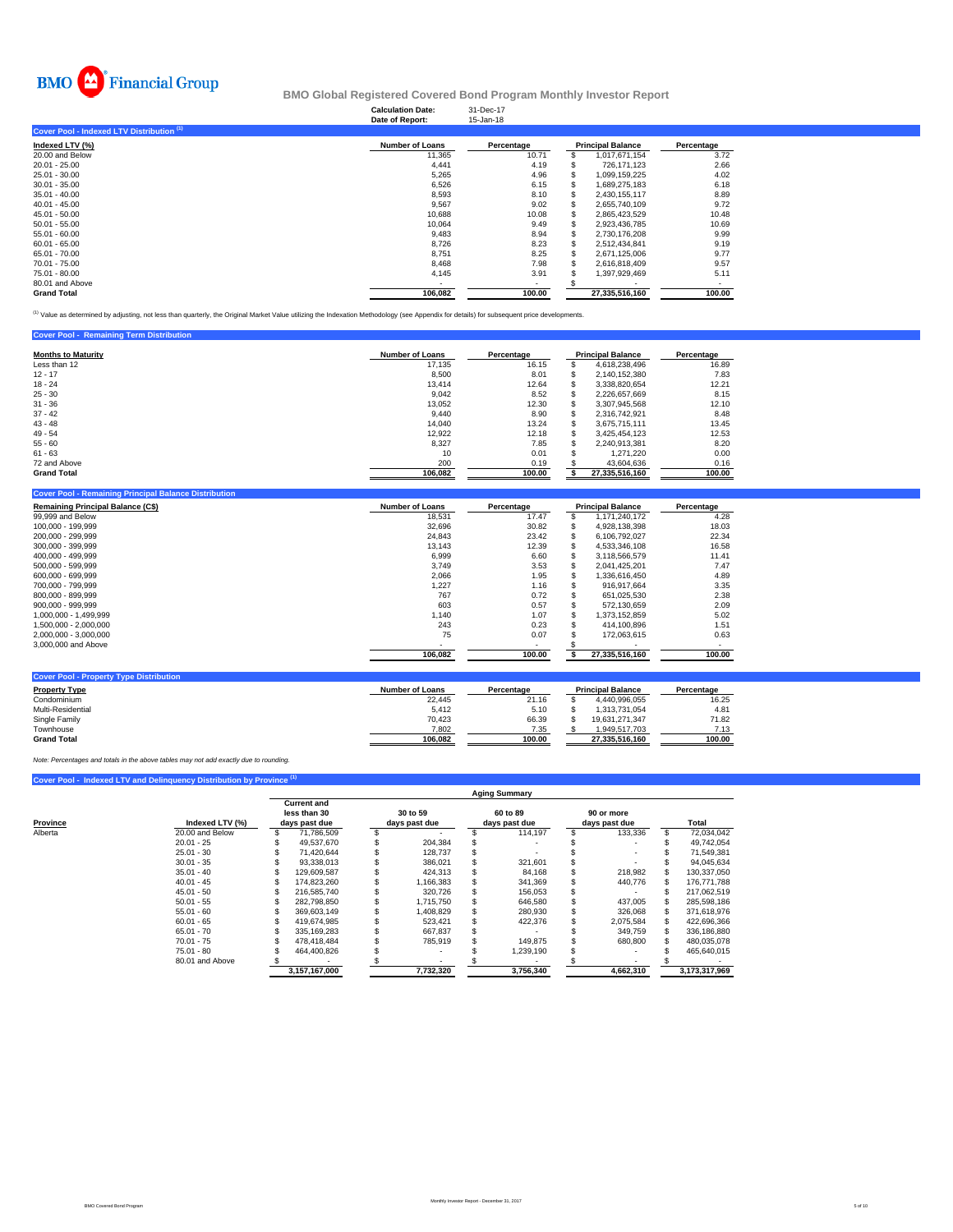

**Current and**

**Calculation Date:** 31-Dec-17 **Date of Report:** 15-Jan-18

**Aging Summary**

|                         |                               | less than 30                       |
|-------------------------|-------------------------------|------------------------------------|
| Province                | Indexed LTV (%)               | days past due                      |
| <b>British Columbia</b> | 20.00 and Below               | \$<br>340,300,515                  |
|                         | $20.01 - 25$                  | S<br>251,407,019                   |
|                         | $25.01 - 30$                  | \$<br>411,224,246                  |
|                         | $30.01 - 35$                  | S<br>692,494,069                   |
|                         |                               | \$                                 |
|                         | $35.01 - 40$                  | 868,427,538                        |
|                         | $40.01 - 45$                  | \$<br>638,762,276                  |
|                         | $45.01 - 50$                  | \$<br>460,242,861                  |
|                         | $50.01 - 55$                  | \$<br>457,338,320                  |
|                         | $55.01 - 60$                  | \$<br>321,585,488                  |
|                         | $60.01 - 65$                  | \$<br>258,883,009                  |
|                         | $65.01 - 70$                  | \$<br>302,007,685                  |
|                         | $70.01 - 75$                  | \$<br>204,855,954                  |
|                         | $75.01 - 80$                  | \$<br>63,410,048                   |
|                         | 80.01 and Above               | \$                                 |
|                         |                               | 5,270,939,028                      |
|                         |                               |                                    |
|                         |                               |                                    |
|                         |                               | <b>Current and</b>                 |
|                         |                               | less than 30                       |
| Province                | Indexed LTV (%)               | days past due                      |
| Manitoba                | 20.00 and Below               | \$<br>6,167,115                    |
|                         | $20.01 - 25$                  | 3,349,026<br>S                     |
|                         | $25.01 - 30$                  | \$<br>6,370,628                    |
|                         | $30.01 - 35$                  |                                    |
|                         | $35.01 - 40$                  | \$<br>6,652,460<br>\$<br>8,489,344 |
|                         |                               |                                    |
|                         | $40.01 - 45$                  | \$<br>9,602,911                    |
|                         | $45.01 - 50$                  | \$<br>17,128,296                   |
|                         | $50.01 - 55$                  | \$<br>22,645,964                   |
|                         | $55.01 - 60$                  | \$<br>31,338,530                   |
|                         | $60.01 - 65$                  | \$<br>27,389,352                   |
|                         | $65.01 - 70$                  | \$<br>32,913,968                   |
|                         | $70.01 - 75$                  | \$<br>40,150,654                   |
|                         | 75.01 - 80                    | \$<br>32,074,516                   |
|                         | 80.01 and Above               | \$                                 |
|                         |                               |                                    |
|                         |                               | 244,272,766                        |
|                         |                               |                                    |
|                         |                               |                                    |
|                         |                               | <b>Current and</b>                 |
|                         |                               | less than 30                       |
| Province                | Indexed LTV (%)               | days past due                      |
| New Brunswick           | 20.00 and Below               | \$<br>6,490,292                    |
|                         | $20.01 - 25$                  | \$<br>4,124,778                    |
|                         | $25.01 - 30$                  | \$<br>5,244,448                    |
|                         | $30.01 - 35$                  | \$<br>5,729,621                    |
|                         | $35.01 - 40$                  | \$<br>10,876,624                   |
|                         | $40.01 - 45$                  | \$<br>23,912,103                   |
|                         | $45.01 - 50$                  | \$<br>29,707,206                   |
|                         | $50.01 - 55$                  | \$<br>30,010,578                   |
|                         | $55.01 - 60$                  | \$<br>22,641,404                   |
|                         | $60.01 - 65$                  | \$<br>21,884,848                   |
|                         | $65.01 - 70$                  | \$<br>18,665,438                   |
|                         |                               | \$<br>22,864,368                   |
|                         | $70.01 - 75$                  |                                    |
|                         | 75.01 - 80<br>80.01 and Above | \$<br>9,475,632<br>\$              |
|                         |                               | 211,627,340                        |
|                         |                               |                                    |
|                         |                               | <b>Current and</b>                 |
|                         |                               | less than 30                       |
| <b>Province</b>         | Indexed LTV (%)               | days past due                      |
| Newfoundland            | 20.00 and Below               | \$<br>8,664,942                    |
|                         | $20.01 - 25$                  | \$<br>6,235,791                    |
|                         | 25.01 - 30                    | \$<br>8,686,353                    |
|                         | $30.01 - 35$                  | \$<br>13,372,349                   |
|                         | $35.01 - 40$                  | \$<br>19,272,906                   |
|                         | $40.01 - 45$                  | \$<br>36,511,689                   |
|                         | $45.01 - 50$                  | \$<br>81,490,752                   |
|                         | $50.01 - 55$                  | \$<br>81,142,531                   |
|                         | $55.01 - 60$                  | \$<br>60,219,849                   |
|                         | $60.01 - 65$                  | S<br>55,576,454                    |

|                  |                                  |  | less than 30  |               | 30 to 59   |               | 60 to 89             |               | 90 or more |       |               |
|------------------|----------------------------------|--|---------------|---------------|------------|---------------|----------------------|---------------|------------|-------|---------------|
| Province         | Indexed LTV (%)<br>days past due |  |               | days past due |            | days past due |                      | days past due |            | Total |               |
| British Columbia | 20.00 and Below                  |  | 340,300,515   |               | 1,936,682  |               | 411,309              |               | 399,277    |       | 343,047,783   |
|                  | $20.01 - 25$                     |  | 251,407,019   |               | 1,732,817  |               | 288,020              |               |            |       | 253,427,857   |
|                  | $25.01 - 30$                     |  | 411.224.246   |               | 261,876    |               |                      |               |            |       | 411.486.122   |
|                  | $30.01 - 35$                     |  | 692.494.069   |               | 2.824.446  |               | 1,512,611            |               | 181.320    |       | 697,012,445   |
|                  | $35.01 - 40$                     |  | 868,427,538   |               | 1,908,314  |               |                      |               | 2.144.809  |       | 872,480,661   |
|                  | $40.01 - 45$                     |  | 638.762.276   |               | 1,391,763  |               | 638,252              |               | 441.796    |       | 641,234,088   |
|                  | $45.01 - 50$                     |  | 460.242.861   |               | 81.474     |               | 257,897              |               |            |       | 460.582.233   |
|                  | $50.01 - 55$                     |  | 457.338.320   |               | 483,519    |               | 255,022              |               |            |       | 458.076.860   |
|                  | $55.01 - 60$                     |  | 321.585.488   |               | 1,830,050  |               | 346,232              |               | 127.624    |       | 323,889,395   |
|                  | $60.01 - 65$                     |  | 258.883.009   |               | 215,224    |               |                      |               |            |       | 259,098,233   |
|                  | $65.01 - 70$                     |  | 302.007.685   |               |            |               |                      |               |            |       | 302,007,685   |
|                  | $70.01 - 75$                     |  | 204.855.954   |               |            |               |                      |               |            |       | 204,855,954   |
|                  | $75.01 - 80$                     |  | 63.410.048    |               |            |               |                      |               |            |       | 63,410,048    |
|                  | 80.01 and Above                  |  |               |               |            |               |                      |               |            |       |               |
|                  |                                  |  | 5,270,939,028 |               | 12,666,166 |               | 3,709,344            |               | 3,294,826  |       | 5,290,609,363 |
|                  |                                  |  |               |               |            |               | <b>Aging Summary</b> |               |            |       |               |

|          |                 | Current and<br>less than 30 | 30 to 59      | 60 to 89      | 90 or more    |             |
|----------|-----------------|-----------------------------|---------------|---------------|---------------|-------------|
| Province | Indexed LTV (%) | days past due               | days past due | days past due | days past due | Total       |
| Manitoba | 20.00 and Below | 6,167,115                   |               |               | ۰             | 6,167,115   |
|          | $20.01 - 25$    | 3.349.026                   | 46,086        |               | ۰             | 3,395,112   |
|          | $25.01 - 30$    | 6.370.628                   |               |               |               | 6,370,628   |
|          | $30.01 - 35$    | 6.652.460                   |               |               |               | 6,652,460   |
|          | $35.01 - 40$    | 8.489.344                   |               |               |               | 8.489.344   |
|          | $40.01 - 45$    | 9.602.911                   |               |               | 95,570        | 9,698,481   |
|          | $45.01 - 50$    | 17.128.296                  | 157,882       |               |               | 17,286,178  |
|          | $50.01 - 55$    | 22.645.964                  |               |               |               | 22.645.964  |
|          | $55.01 - 60$    | 31.338.530                  |               |               | 196.498       | 31.535.028  |
|          | $60.01 - 65$    | 27.389.352                  |               |               |               | 27.389.352  |
|          | $65.01 - 70$    | 32.913.968                  | 237.041       |               |               | 33.151.010  |
|          | $70.01 - 75$    | 40.150.654                  | 309,352       | 477.926       |               | 40.937.932  |
|          | $75.01 - 80$    | 32.074.516                  |               |               | ۰             | 32.074.516  |
|          | 80.01 and Above |                             |               |               |               |             |
|          |                 | 244.272.766                 | 750.361       | 477.926       | 292.068       | 245.793.121 |

|               |                 |                                                     | <b>Aging Summary</b> |  |                           |  |                           |                             |         |  |             |  |  |  |  |  |
|---------------|-----------------|-----------------------------------------------------|----------------------|--|---------------------------|--|---------------------------|-----------------------------|---------|--|-------------|--|--|--|--|--|
| Province      | Indexed LTV (%) | <b>Current and</b><br>less than 30<br>days past due |                      |  | 30 to 59<br>days past due |  | 60 to 89<br>days past due | 90 or more<br>days past due |         |  | Total       |  |  |  |  |  |
| New Brunswick | 20.00 and Below |                                                     | 6.490.292            |  |                           |  |                           |                             |         |  | 6,490,292   |  |  |  |  |  |
|               | $20.01 - 25$    |                                                     | 4.124.778            |  |                           |  |                           |                             | 102,249 |  | 4,227,027   |  |  |  |  |  |
|               | $25.01 - 30$    |                                                     | 5.244.448            |  |                           |  |                           |                             | 118,688 |  | 5,363,136   |  |  |  |  |  |
|               | $30.01 - 35$    |                                                     | 5,729,621            |  |                           |  |                           |                             |         |  | 5,729,621   |  |  |  |  |  |
|               | $35.01 - 40$    |                                                     | 10,876,624           |  | 89,498                    |  |                           |                             | 76,119  |  | 11,042,241  |  |  |  |  |  |
|               | $40.01 - 45$    |                                                     | 23.912.103           |  | 153,684                   |  |                           |                             | 62,504  |  | 24,128,292  |  |  |  |  |  |
|               | $45.01 - 50$    |                                                     | 29.707.206           |  |                           |  |                           |                             |         |  | 29.707.206  |  |  |  |  |  |
|               | $50.01 - 55$    |                                                     | 30.010.578           |  | 192,652                   |  | 109,320                   |                             | 510,931 |  | 30,823,481  |  |  |  |  |  |
|               | $55.01 - 60$    |                                                     | 22.641.404           |  |                           |  |                           |                             |         |  | 22,641,404  |  |  |  |  |  |
|               | $60.01 - 65$    |                                                     | 21.884.848           |  |                           |  |                           |                             |         |  | 21,884,848  |  |  |  |  |  |
|               | $65.01 - 70$    |                                                     | 18.665.438           |  | 270.914                   |  | 84,755                    |                             |         |  | 19,021,107  |  |  |  |  |  |
|               | $70.01 - 75$    |                                                     | 22.864.368           |  |                           |  |                           |                             |         |  | 22.864.368  |  |  |  |  |  |
|               | $75.01 - 80$    |                                                     | 9.475.632            |  |                           |  |                           |                             |         |  | 9,475,632   |  |  |  |  |  |
|               | 80.01 and Above |                                                     |                      |  |                           |  |                           |                             |         |  |             |  |  |  |  |  |
|               |                 |                                                     | 211,627,340          |  | 706.748                   |  | 194,075                   |                             | 870.492 |  | 213,398,655 |  |  |  |  |  |

| <b>Aging Summary</b> |  |
|----------------------|--|
|                      |  |

|              |                 | less than 30  | 30 to 59      | 60 to 89      | 90 or more    |             |
|--------------|-----------------|---------------|---------------|---------------|---------------|-------------|
| Province     | Indexed LTV (%) | days past due | days past due | days past due | days past due | Total       |
| Newfoundland | 20.00 and Below | 8.664.942     |               |               |               | 8,664,943   |
|              | $20.01 - 25$    | 6,235,791     | 100.494       | 77.534        |               | 6,413,819   |
|              | $25.01 - 30$    | 8.686.353     |               |               |               | 8,686,353   |
|              | $30.01 - 35$    | 13.372.349    | 712,998       |               |               | 14,085,347  |
|              | $35.01 - 40$    | 19.272.906    |               |               | 89,679        | 19,362,585  |
|              | $40.01 - 45$    | 36.511.689    | 100.145       | 200.414       |               | 36.812.248  |
|              | $45.01 - 50$    | 81.490.752    | 327.781       | 988.784       | 1.456.105     | 84,263,422  |
|              | $50.01 - 55$    | 81.142.531    | 565,602       | 691,320       | 989.660       | 83,389,114  |
|              | $55.01 - 60$    | 60.219.849    | 172.791       |               | 333.491       | 60,726,131  |
|              | $60.01 - 65$    | 55.576.454    |               | 114.125       |               | 55,690,579  |
|              | $65.01 - 70$    | 40.644.738    |               |               |               | 40.644.738  |
|              | $70.01 - 75$    | 42.141.659    |               | 323.679       |               | 42.465.338  |
|              | $75.01 - 80$    | 18.040.804    |               |               |               | 18,040,804  |
|              | 80.01 and Above |               |               |               |               |             |
|              |                 | 472.000.817   | 1.979.811     | 2.395.856     | 2.868.937     | 479.245.420 |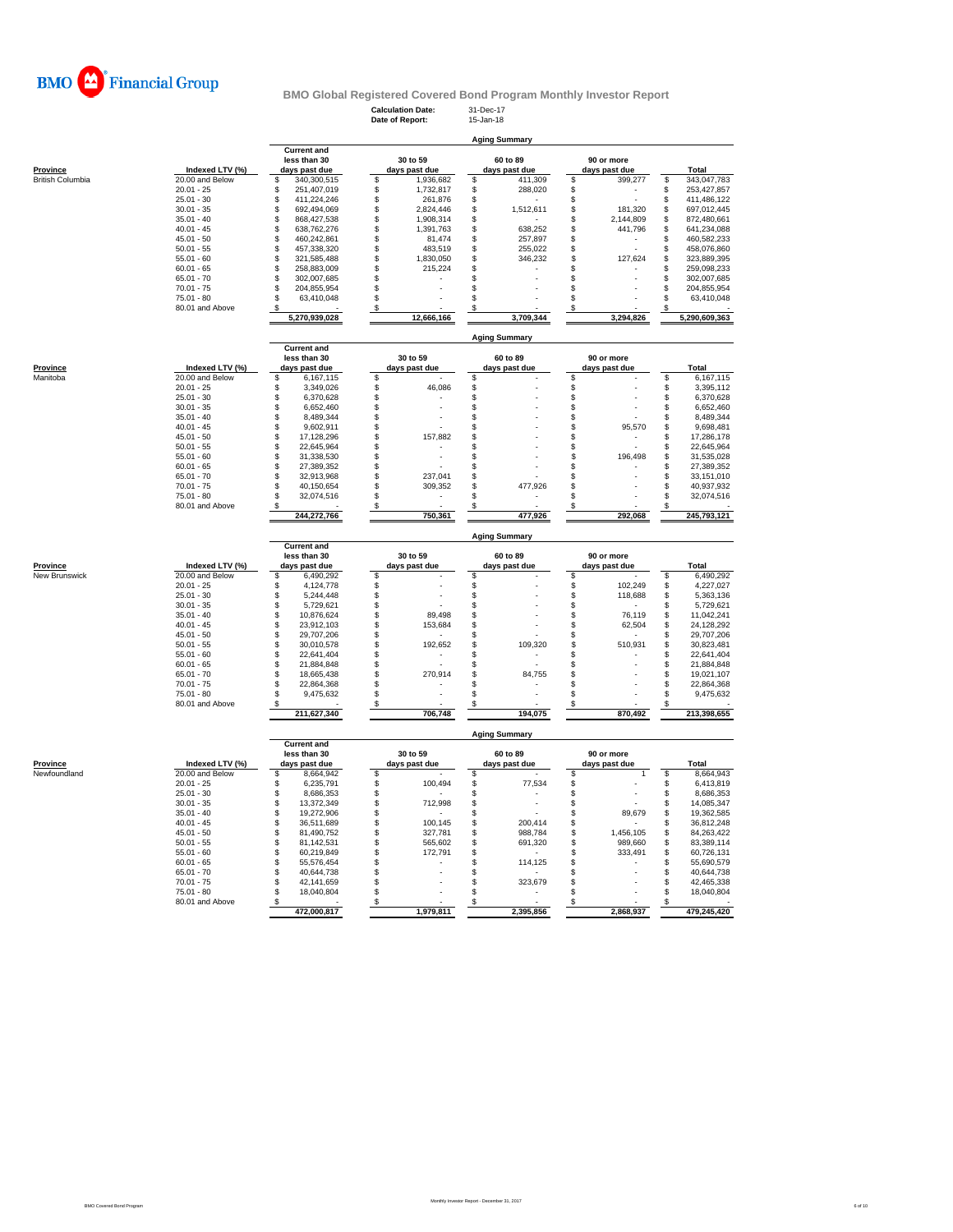

|                                |                                 |                                                     | <b>Calculation Date:</b><br>Date of Report: | 31-Dec-17<br>15-Jan-18<br><b>Aging Summary</b> |                                |                                            |
|--------------------------------|---------------------------------|-----------------------------------------------------|---------------------------------------------|------------------------------------------------|--------------------------------|--------------------------------------------|
|                                |                                 | <b>Current and</b><br>less than 30                  | 30 to 59                                    | 60 to 89                                       | 90 or more                     |                                            |
| <b>Province</b>                | Indexed LTV (%)                 | days past due                                       | days past due                               | days past due                                  | days past due                  | Total                                      |
| Northwest Territories          | 20.00 and Below<br>$20.01 - 25$ | 1,354,600<br>\$<br>\$<br>393,110                    | \$                                          | \$<br>\$                                       | $\mathfrak{s}$                 | \$<br>1,354,600                            |
|                                | $25.01 - 30$                    | \$<br>1,560,520                                     | \$<br>\$                                    | \$                                             | \$<br>$\,$                     | \$<br>393,110<br>\$<br>1,560,520           |
|                                | $30.01 - 35$                    | \$<br>866,098                                       | \$                                          | \$                                             | \$                             | \$<br>866,098                              |
|                                | $35.01 - 40$                    | \$<br>1,784,989                                     | \$                                          | \$                                             | \$                             | 1,784,989<br>S                             |
|                                | $40.01 - 45$                    | \$<br>3,133,672                                     | \$                                          | \$                                             | \$                             | 3,133,672<br>S                             |
|                                | $45.01 - 50$                    | \$<br>2,431,702                                     | \$                                          | \$                                             | \$                             | \$<br>2,431,702                            |
|                                | $50.01 - 55$                    | \$<br>1.606.431                                     | \$                                          | \$                                             | \$                             | \$<br>1,606,431                            |
|                                | $55.01 - 60$                    | \$<br>1,159,706                                     | \$                                          | \$                                             | \$                             | \$<br>1,159,706                            |
|                                | $60.01 - 65$                    | \$<br>1,199,688                                     | \$                                          | \$                                             | \$                             | S<br>1,199,688                             |
|                                | $65.01 - 70$                    | \$<br>182,033                                       | \$                                          | \$                                             | \$                             | 182,033<br>S                               |
|                                | $70.01 - 75$                    | \$<br>2,179,087                                     | \$                                          | \$                                             | \$                             | 2,179,087<br>S                             |
|                                | $75.01 - 80$<br>80.01 and Above | \$<br>1,427,125<br>\$                               | \$<br>\$                                    | \$<br>\$                                       | \$<br>\$                       | \$<br>1,427,125                            |
|                                |                                 | \$<br>19,278,762                                    | \$                                          | \$                                             | \$                             | S<br>19,278,762<br>s                       |
|                                |                                 |                                                     |                                             | <b>Aging Summary</b>                           |                                |                                            |
|                                |                                 | <b>Current and</b>                                  |                                             |                                                |                                |                                            |
|                                |                                 | less than 30                                        | 30 to 59                                    | 60 to 89                                       | 90 or more                     |                                            |
| <b>Province</b><br>Nova Scotia | Indexed LTV (%)                 | days past due                                       | days past due                               | days past due                                  | days past due                  | Total<br>\$                                |
|                                | 20.00 and Below<br>$20.01 - 25$ | 10,719,698<br>\$<br>\$<br>8,706,151                 | \$                                          | \$<br>\$                                       | \$<br>\$<br>24,003             | 10,719,698<br>8,730,153<br>S               |
|                                | $25.01 - 30$                    | \$<br>9,787,133                                     | \$<br>\$                                    | \$<br>195,676                                  | \$                             | 9,982,808<br>\$                            |
|                                | $30.01 - 35$                    | \$<br>13,589,996                                    | \$                                          | \$<br>37,408                                   | \$<br>÷,                       | \$<br>13,627,404                           |
|                                | $35.01 - 40$                    | \$<br>19.764.490                                    | $\,$                                        | \$                                             | \$                             | 19,764,490<br>S                            |
|                                | $40.01 - 45$                    | \$<br>26,398,078                                    | \$<br>128,768                               | \$                                             | \$<br>201,374                  | 26,728,220<br>\$                           |
|                                | $45.01 - 50$                    | \$<br>46,839,752                                    | \$                                          | \$<br>69,012                                   | \$<br>127,896                  | \$<br>47,036,660                           |
|                                | $50.01 - 55$                    | \$<br>42,349,864                                    | \$                                          | \$<br>74,941                                   | \$<br>277,551                  | 42,702,356<br>S                            |
|                                | $55.01 - 60$                    | \$<br>68,202,321                                    | \$                                          | \$<br>149,085                                  | \$                             | 68,351,406<br>S                            |
|                                | $60.01 - 65$                    | \$<br>70.744.607                                    | \$<br>219,977                               | \$                                             | \$                             | S<br>70,964,584                            |
|                                | $65.01 - 70$                    | \$<br>95,567,842                                    | \$<br>181,233                               | \$<br>223,007                                  | \$<br>201,270                  | 96,173,352<br>S                            |
|                                | $70.01 - 75$<br>$75.01 - 80$    | \$<br>93,774,856<br>\$                              | \$<br>323,481<br>\$                         | \$<br>£.                                       | \$<br>\$                       | 94,098,337<br>S<br>\$                      |
|                                | 80.01 and Above                 | 50,906,389                                          | \$                                          |                                                | 115,648<br>\$                  | 51,022,037                                 |
|                                |                                 | 557,351,176                                         | 853,459                                     | 749,129                                        | 947,742                        | 559,901,506                                |
|                                |                                 |                                                     |                                             |                                                |                                |                                            |
|                                |                                 |                                                     |                                             | <b>Aging Summary</b>                           |                                |                                            |
| Province                       | Indexed LTV (%)                 | <b>Current and</b><br>less than 30<br>days past due | 30 to 59                                    | 60 to 89                                       | 90 or more<br>days past due    | <b>Total</b>                               |
| Nunavut                        | 20.00 and Below                 | \$                                                  | days past due<br>\$                         | days past due<br>\$                            | \$                             | \$                                         |
|                                | $20.01 - 25$                    | \$                                                  | $\,$                                        | \$                                             | \$                             | \$                                         |
|                                | $25.01 - 30$                    | \$                                                  | \$                                          | \$                                             | \$                             | \$                                         |
|                                | $30.01 - 35$                    | \$                                                  | \$                                          | \$                                             | \$                             | \$                                         |
|                                | $35.01 - 40$                    | \$                                                  | \$                                          | \$                                             | \$                             | \$                                         |
|                                | $40.01 - 45$                    | \$                                                  | \$                                          | \$                                             | \$                             | \$                                         |
|                                | $45.01 - 50$                    | \$                                                  | \$                                          | \$                                             | \$                             | \$                                         |
|                                | $50.01 - 55$                    | \$                                                  | \$                                          | \$                                             | \$                             | \$                                         |
|                                | $55.01 - 60$<br>$60.01 - 65$    | \$                                                  | \$                                          | \$                                             | \$                             | \$<br>S                                    |
|                                | $65.01 - 70$                    | \$<br>\$                                            | \$<br>\$                                    | \$<br>\$                                       | \$<br>\$                       | \$                                         |
|                                | $70.01 - 75$                    | \$                                                  | \$                                          | \$                                             | \$                             | \$                                         |
|                                | $75.01 - 80$                    | \$                                                  | \$                                          | \$                                             | \$                             | \$                                         |
|                                | 80.01 and Above                 | \$                                                  | S                                           | S                                              | \$                             | s                                          |
|                                |                                 | \$                                                  | \$                                          | \$                                             | \$                             | \$                                         |
|                                |                                 |                                                     |                                             | <b>Aging Summary</b>                           |                                |                                            |
|                                |                                 | <b>Current and</b><br>less than 30                  | 30 to 59                                    | 60 to 89                                       | 90 or more                     |                                            |
| Province                       | Indexed LTV (%)                 | days past due                                       | days past due                               | days past due                                  | days past due                  | <b>Total</b>                               |
| Ontario                        | 20.00 and Below                 | \$<br>479,402,654                                   | \$<br>1,083,912                             | \$<br>199,502                                  | \$<br>282,095                  | \$<br>480,968,162                          |
|                                | $20.01 - 25$                    | 336,978,399<br>\$                                   | 691,793<br>\$                               | 287,948<br>\$                                  | 217,638<br>\$                  | 338,175,777<br>\$                          |
|                                | $25.01 - 30$                    | 504,438,019<br>\$                                   | \$<br>560,634                               | \$<br>45,303                                   | \$<br>488,990                  | \$<br>505,532,945                          |
|                                | $30.01 - 35$                    | $\mathbf{s}$<br>747,583,926                         | \$<br>2,832,079                             | \$<br>53,649                                   | \$<br>830,303                  | \$<br>751,299,956                          |
|                                | $35.01 - 40$<br>$40.01 - 45$    | \$<br>1,212,567,671<br>\$<br>1,507,104,908          | \$<br>952,929<br>\$<br>2,202,591            | \$<br>2,054,040<br>\$<br>150,374               | \$<br>350,118<br>\$<br>987,611 | \$<br>1,215,924,758<br>\$<br>1,510,445,484 |
|                                | $45.01 - 50$                    | $\mathbf{s}$<br>1,639,815,394                       | \$<br>2,831,308                             | \$<br>2,331,394                                | \$<br>569,709                  | \$<br>1,645,547,805                        |
|                                | $50.01 - 55$                    | \$<br>1,589,976,436                                 | \$<br>2,415,403                             | \$<br>2,477,287                                | \$<br>567,109                  | 1,595,436,234<br>\$                        |
|                                | $55.01 - 60$                    | \$<br>1,358,669,845                                 | \$<br>2,091,964                             | \$                                             | \$<br>800,545                  | \$<br>1,361,562,354                        |
|                                | $60.01 - 65$                    | 1,130,266,492<br>$\mathbf{s}$                       | \$<br>1,470,048                             | \$                                             | \$<br>117,751                  | 1,131,854,291<br>\$.                       |
|                                | $65.01 - 70$                    | \$<br>1,182,081,047                                 | \$<br>1,153,855                             | \$<br>1,131,767                                | \$                             | 1,184,366,669<br>\$                        |
|                                | $70.01 - 75$                    | £.<br>1.043.976.253                                 | \$<br>2,353,730                             | \$                                             | \$                             | \$<br>1.046.329.983                        |
|                                | $75.01 - 80$                    | 601,177,961<br>\$                                   | \$<br>593,302                               | \$                                             | \$                             | 601,771,263<br>S                           |
|                                | 80.01 and Above                 | -S<br>13,334,039,004                                | \$<br>21,233,548                            | 8,731,264                                      | \$<br>5,211,867                | S<br>13,369,215,683                        |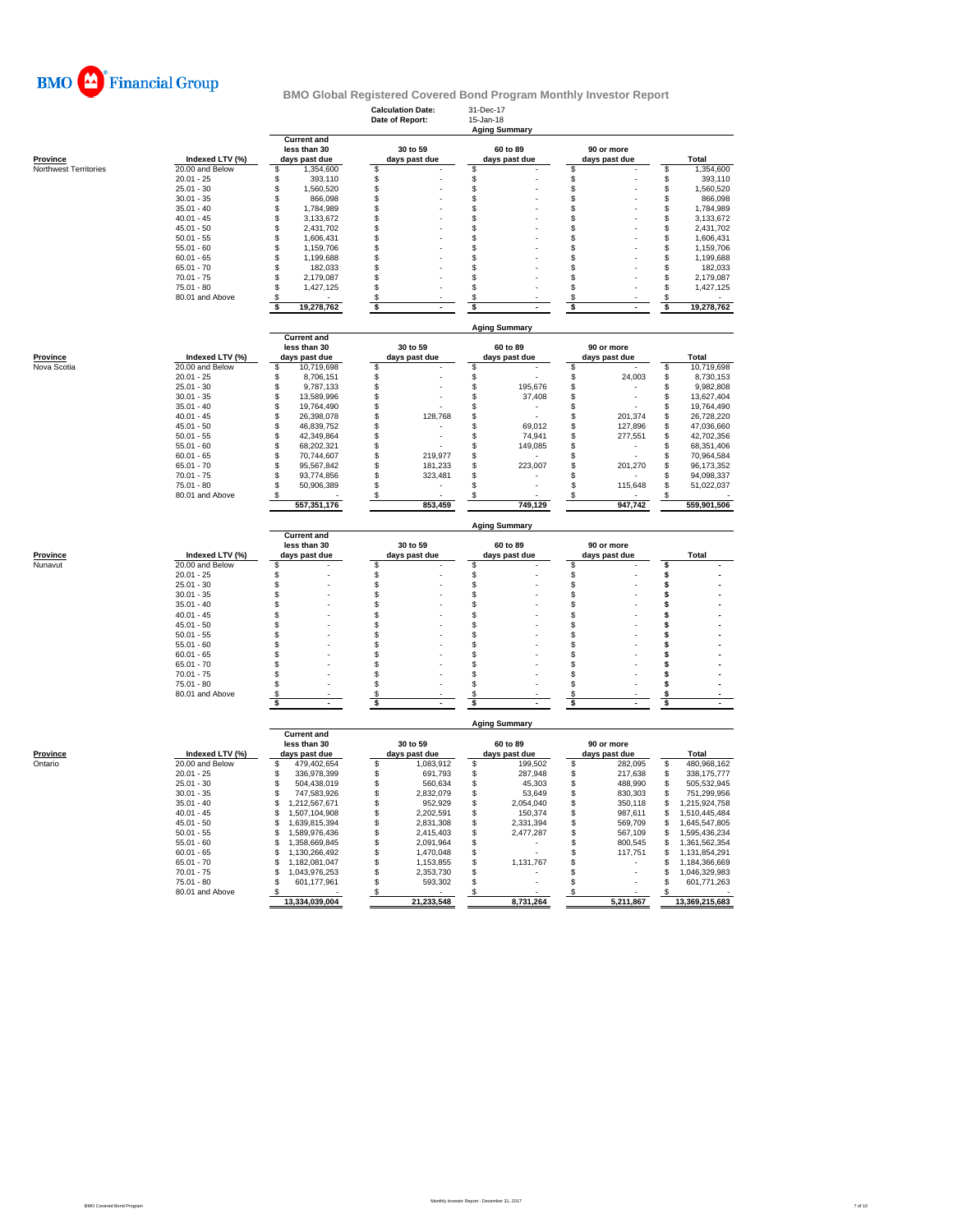

|                          |                                 |                                                     | <b>Calculation Date:</b><br>Date of Report: | 31-Dec-17<br>15-Jan-18<br><b>Aging Summary</b> |                                  |                                      |
|--------------------------|---------------------------------|-----------------------------------------------------|---------------------------------------------|------------------------------------------------|----------------------------------|--------------------------------------|
| Province                 | Indexed LTV (%)                 | <b>Current and</b><br>less than 30<br>days past due | 30 to 59<br>days past due                   | 60 to 89<br>days past due                      | 90 or more<br>days past due      | Total                                |
| Prince Edward Island     | 20.00 and Below                 | \$<br>2,012,625                                     | \$                                          | \$                                             | \$<br>12,319                     | \$<br>2,024,944                      |
|                          | $20.01 - 25$                    | \$<br>1,336,770                                     | \$                                          | \$                                             | \$                               | \$<br>1,336,770                      |
|                          | $25.01 - 30$                    | \$<br>901,320                                       | \$                                          | \$                                             | \$                               | \$<br>901,320                        |
|                          | $30.01 - 35$                    | $\mathsf{\$}$<br>3,619,779                          | \$                                          | \$                                             | \$                               | \$<br>3,619,779                      |
|                          | $35.01 - 40$                    | \$<br>3,627,831                                     | \$                                          | \$                                             | \$                               | \$<br>3,627,831                      |
|                          | $40.01 - 45$                    | \$<br>7,526,709                                     | £.                                          | \$                                             | \$                               | \$<br>7,526,709                      |
|                          | $45.01 - 50$                    | \$<br>10,446,833                                    | 101,712<br>\$                               | \$                                             | \$                               | \$<br>10,548,546                     |
|                          | $50.01 - 55$<br>$55.01 - 60$    | \$<br>6,713,453<br>$\mathsf{\$}$                    | \$<br>\$                                    | \$<br>\$                                       | \$<br>\$                         | \$<br>6,713,453<br>\$                |
|                          | $60.01 - 65$                    | 6,352,778<br>\$                                     | \$                                          | \$                                             | \$                               | 6,352,778<br>\$                      |
|                          | $65.01 - 70$                    | 9,634,312<br>\$<br>8,476,022                        | \$                                          | \$                                             | \$                               | 9,634,312<br>\$<br>8,476,022         |
|                          | $70.01 - 75$                    | \$<br>8,573,871                                     | £.                                          | \$                                             | \$                               | \$<br>8.573.871                      |
|                          | $75.01 - 80$                    | \$<br>4,315,181                                     | \$                                          | \$                                             | \$                               | \$<br>4,315,181                      |
|                          | 80.01 and Above                 | \$                                                  | \$                                          | \$                                             | \$                               | \$                                   |
|                          |                                 | 73,537,485                                          | 101,712                                     |                                                | 12,319                           | 73,651,516                           |
|                          |                                 | <b>Current and</b>                                  |                                             | <b>Aging Summary</b>                           |                                  |                                      |
|                          |                                 | less than 30                                        | 30 to 59                                    | 60 to 89                                       | 90 or more                       |                                      |
| <b>Province</b>          | Indexed LTV (%)                 | days past due                                       | days past due                               | days past due                                  | days past due                    | <b>Total</b>                         |
| Quebec                   | 20.00 and Below                 | \$<br>74,047,435                                    | \$<br>137,140                               | \$<br>148,926                                  | \$<br>243,710                    | \$<br>74,577,211                     |
|                          | $20.01 - 25$                    | $\mathsf{\$}$<br>48,468,885                         | \$<br>69,215                                | \$                                             | \$                               | \$<br>48,538,100                     |
|                          | $25.01 - 30$                    | \$<br>63,807,831                                    | \$<br>221,356                               | \$<br>246,030                                  | \$<br>480,742                    | \$<br>64,755,960                     |
|                          | $30.01 - 35$                    | \$<br>87,639,045                                    | \$                                          | \$<br>384,552                                  | \$                               | \$<br>88,023,597                     |
|                          | $35.01 - 40$                    | \$<br>116,308,692                                   | \$<br>801,303                               | \$<br>1,050,575                                | 105,607<br>\$                    | \$<br>118,266,176                    |
|                          | $40.01 - 45$                    | \$<br>152, 141, 285                                 | \$<br>578,913                               | \$<br>605,344                                  | \$<br>345,206                    | \$<br>153,670,748                    |
|                          | $45.01 - 50$                    | \$<br>272,177,958                                   | \$<br>1,225,543                             | \$<br>708,635                                  | \$<br>1,375,299                  | \$<br>275,487,435                    |
|                          | $50.01 - 55$                    | \$<br>338,910,974                                   | \$<br>2,670,656                             | \$<br>460,143                                  | \$<br>2,126,218                  | \$<br>344,167,990                    |
|                          | $55.01 - 60$                    | \$<br>420,465,230                                   | \$<br>2,090,247                             | \$<br>1,548,087                                | \$<br>3,851,818                  | \$<br>427,955,382                    |
|                          | $60.01 - 65$<br>$65.01 - 70$    | \$<br>462,283,705<br>\$<br>614,143,914              | \$<br>2,986,205<br>2,581,761                | \$<br>3,704,232<br>789,037                     | \$<br>1,162,511                  | \$<br>470,136,653<br>619,837,082     |
|                          | $70.01 - 75$                    | \$<br>641,048,600                                   | \$<br>\$<br>1,725,323                       | \$<br>\$<br>236,621                            | \$<br>2,322,370<br>\$<br>571,296 | \$<br>\$<br>643,581,839              |
|                          | $75.01 - 80$                    | \$<br>136,071,638                                   | \$                                          | \$                                             | \$<br>158,512                    | \$<br>136,230,150                    |
|                          | 80.01 and Above                 | 3,427,515,190                                       | S                                           |                                                | \$<br>12,743,289                 | S                                    |
|                          |                                 |                                                     | 15,087,661                                  | 9,882,181                                      |                                  | 3,465,228,321                        |
|                          |                                 | <b>Current and</b><br>less than 30                  | 30 to 59                                    | <b>Aging Summary</b><br>60 to 89               | 90 or more                       |                                      |
| Province                 | Indexed LTV (%)                 | days past due                                       | days past due                               | days past due                                  | days past due                    | Total                                |
| Saskatchewan             | 20.00 and Below                 | \$<br>10,883,752                                    | \$                                          | \$                                             | \$<br>59,617                     | 10,943,368<br>\$                     |
|                          | $20.01 - 25$                    | \$<br>10,229,062                                    | \$                                          | \$                                             | \$                               | \$<br>10,229,062                     |
|                          | $25.01 - 30$                    | \$<br>11,461,871                                    | \$                                          | \$                                             | \$                               | \$<br>11,461,871                     |
|                          | $30.01 - 35$                    | \$<br>12,156,658                                    | \$                                          | \$                                             | \$<br>137,258                    | 12,293,916<br>\$                     |
|                          | $35.01 - 40$                    | \$<br>26,604,718                                    | \$<br>200,631                               | \$                                             | \$                               | \$<br>26,805,349                     |
|                          | $40.01 - 45$                    | $\mathsf{\$}$<br>63.142.247                         | \$.                                         | \$                                             | \$<br>201,883                    | \$<br>63,344,130                     |
|                          | $45.01 - 50$                    | \$<br>71,901,410                                    | \$<br>114,516                               | \$                                             | \$<br>181,472                    | \$<br>72,197,398                     |
|                          | $50.01 - 55$                    | \$<br>50,178,299                                    | \$                                          | \$                                             | \$<br>125,679                    | \$<br>50,303,978                     |
|                          | $55.01 - 60$                    | \$<br>51,116,875                                    | 318,975<br>S                                | \$                                             | \$<br>1,029,076<br>\$            | \$<br>52,464,926                     |
|                          | $60.01 - 65$                    | \$<br>38,766,327                                    | \$<br>\$                                    | \$<br>\$                                       | 1,264,160<br>\$                  | \$<br>40,030,488                     |
|                          | 65.01 - 70<br>$70.01 - 75$      | \$<br>30,612,395<br>\$<br>29,233,158                | \$                                          | \$<br>203,008                                  | \$                               | \$<br>30,612,395<br>\$<br>29,436,166 |
|                          | $75.01 - 80$                    | \$<br>13,697,097                                    | \$                                          | \$                                             | \$                               | \$<br>13,697,097                     |
|                          | 80.01 and Above                 | S<br>419,983,870                                    | \$<br>634.122                               | \$<br>203.008                                  | \$<br>2.999.145                  | \$<br>423,820,145                    |
|                          |                                 |                                                     |                                             |                                                |                                  |                                      |
|                          |                                 | <b>Current and</b>                                  |                                             | <b>Aging Summary</b>                           |                                  |                                      |
| Province                 | Indexed LTV (%)                 | less than 30<br>days past due                       | 30 to 59<br>days past due                   | 60 to 89                                       | 90 or more                       | Total                                |
| <b>Yukon Territories</b> | 20.00 and Below                 | \$.<br>678,994                                      | \$                                          | days past due<br>\$                            | days past due<br>\$              | 678,994<br>\$                        |
|                          | $20.01 - 25$                    | \$<br>1,562,282                                     | $\dot{\$}$                                  | \$                                             | \$                               | \$<br>1,562,282                      |
|                          | $25.01 - 30$                    | \$<br>1,508,181                                     | \$                                          | \$                                             | \$                               | \$<br>1,508,181                      |
|                          | $30.01 - 35$                    | \$<br>2,018,925                                     | \$                                          | \$                                             | \$                               | \$<br>2,018,925                      |
|                          | $35.01 - 40$                    | \$<br>2,269,644                                     | \$                                          | \$                                             | \$                               | \$<br>2,269,644                      |
|                          | $40.01 - 45$                    | \$<br>2,246,249                                     | \$                                          | \$                                             | \$                               | \$<br>2,246,249                      |
|                          | $45.01 - 50$                    | \$<br>3,272,427                                     | \$                                          | \$                                             | \$                               | \$<br>3,272,427                      |
|                          | $50.01 - 55$                    | \$<br>1,972,737                                     | \$                                          | \$                                             | \$                               | \$<br>1,972,737                      |
|                          | $55.01 - 60$                    | \$<br>1,918,722                                     | \$                                          | \$                                             | \$                               | \$<br>1,918,722                      |
|                          | $60.01 - 65$                    | $\mathsf{\$}$<br>1,855,448                          | \$.                                         | \$                                             | \$                               | \$<br>1,855,448                      |
|                          | $65.01 - 70$                    | \$<br>466,034                                       | \$                                          | \$                                             | \$                               | \$<br>466,034                        |
|                          | $70.01 - 75$                    | \$<br>1,460,455                                     | \$                                          | \$                                             | \$                               | \$<br>1,460,455                      |
|                          | $75.01 - 80$<br>80.01 and Above | \$<br>825,602<br>\$                                 | \$<br>S                                     | \$<br>S                                        | \$<br>\$                         | \$<br>825,602<br>\$                  |
|                          |                                 | 22,055,698<br>- \$                                  | \$                                          | \$                                             | \$<br>$\blacksquare$             | 22,055,698<br>\$                     |

<sup>(1)</sup> Value as determined by adjusting, not less than quarterly, the Original Market Value utilizing the Indexation Methodology (see Appendix for details) for subsequent price developments.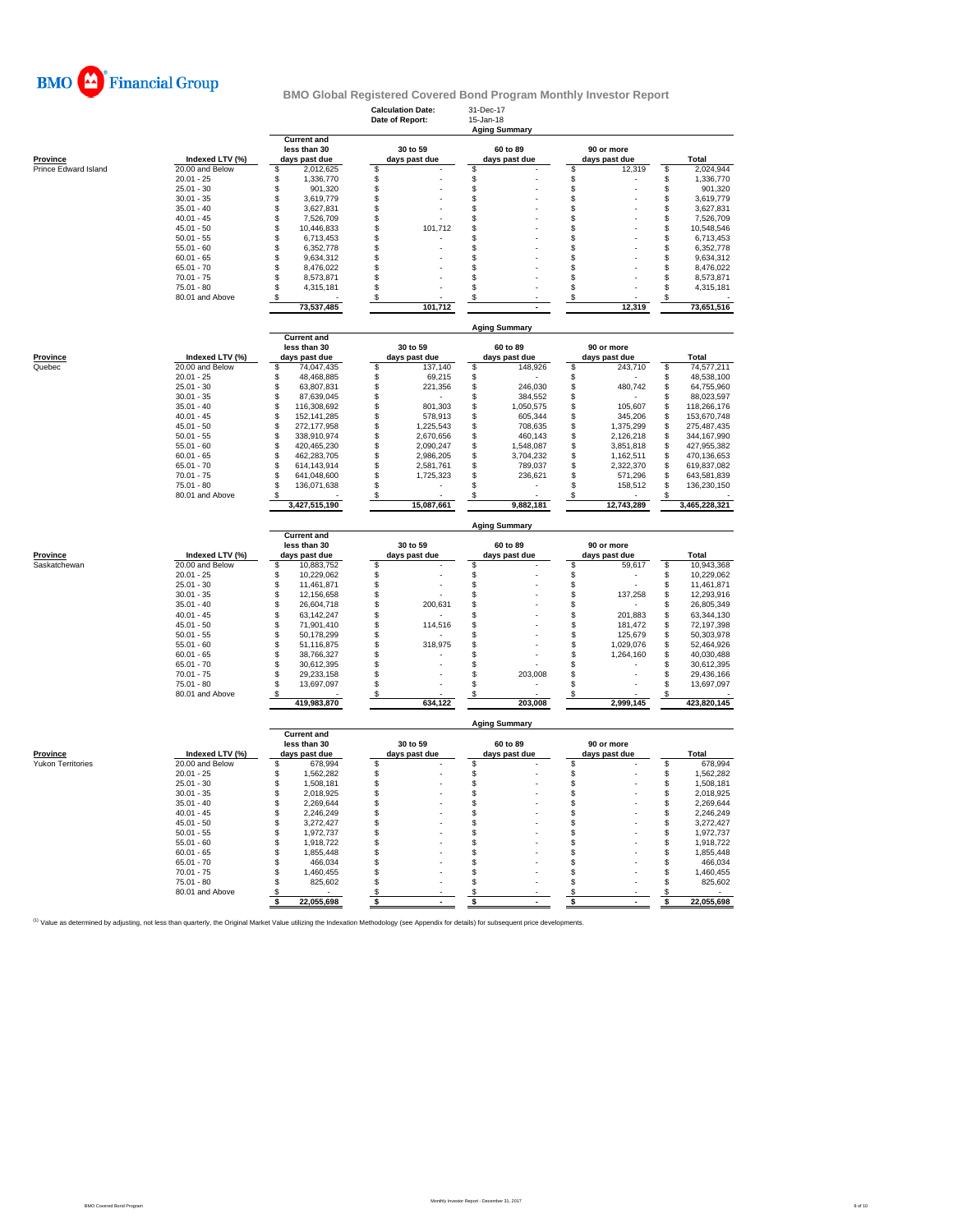

**Calculation Date:** 31-Dec-17 **Date of Report:** 15-Jan-18

**Cover Pool - Current LTV Distribution by Credit Score (1)**

|                 |                   | <b>Credit Scores</b> |      |             |  |             |  |               |  |               |  |               |  |                |  |                |  |
|-----------------|-------------------|----------------------|------|-------------|--|-------------|--|---------------|--|---------------|--|---------------|--|----------------|--|----------------|--|
| Indexed LTV (%) | Score Unavailable |                      | <600 |             |  | 600 - 650   |  | 651 - 700     |  | 701 - 750     |  | 751 - 800     |  | >800           |  | Total          |  |
| 20.00 and Below |                   | 18.360.442           |      | 8.301.274   |  | 18.714.465  |  | 48.581.688    |  | 110.342.331   |  | 152.775.756   |  | 660.595.198    |  | 1.017.671.154  |  |
| $20.01 - 25$    |                   | 13.544.953           |      | 7.024.719   |  | 14.749.125  |  | 39.647.602    |  | 79,735,335    |  | 130.048.212   |  | 441.421.177    |  | 726.171.123    |  |
| $25.01 - 30$    |                   | 14.141.514           |      | 9.521.800   |  | 23.639.313  |  | 72.139.413    |  | 145.607.220   |  | 198.306.024   |  | 635.803.941    |  | 1.099.159.225  |  |
| $30.01 - 35$    |                   | 11.091.549           |      | 18.840.712  |  | 48.124.774  |  | 127.706.880   |  | 253.124.379   |  | 327,384,634   |  | 903.002.256    |  | 1.689.275.183  |  |
| $35.01 - 40$    |                   | 12.178.008           |      | 25.903.140  |  | 73.176.199  |  | 182.292.617   |  | 370.047.726   |  | 549.961.858   |  | 1.216.595.569  |  | 2.430.155.117  |  |
| $40.01 - 45$    |                   | 10.231.658           |      | 32.964.575  |  | 95.167.693  |  | 201.017.999   |  | 404.568.542   |  | 597.188.479   |  | 1.314.601.162  |  | 2.655.740.109  |  |
| $45.01 - 50$    |                   | 4.321.266            |      | 49.716.683  |  | 115.613.327 |  | 240.968.881   |  | 470.343.846   |  | 635.142.268   |  | 1.349.317.259  |  | 2.865.423.529  |  |
| $50.01 - 55$    |                   | 10.034.006           |      | 50.215.432  |  | 107.259.371 |  | 252.501.116   |  | 516.545.552   |  | 642.013.524   |  | 1.344.867.783  |  | 2.923.436.785  |  |
| $55.01 - 60$    |                   | 15.959.069           |      | 53.572.348  |  | 112.363.138 |  | 233.388.305   |  | 467.186.991   |  | 564.155.969   |  | 1.283.550.388  |  | 2.730.176.208  |  |
| $60.01 - 65$    |                   | 27.696.957           |      | 37.835.945  |  | 101.335.060 |  | 234.192.978   |  | 430.669.969   |  | 490.285.980   |  | 1.190.417.953  |  | 2.512.434.841  |  |
| $65.01 - 70$    |                   | 34.332.184           |      | 48.322.753  |  | 113.998.808 |  | 263.864.898   |  | 472.558.338   |  | 532.648.003   |  | 1.205.400.022  |  | 2.671.125.006  |  |
| $70.01 - 75$    |                   | 21.381.637           |      | 32.449.451  |  | 104.200.510 |  | 246.869.263   |  | 500.877.175   |  | 558.900.747   |  | 1.152.139.625  |  | 2,616,818,409  |  |
| $75.01 - 80$    |                   | 3,671,896            |      | 7,556,190   |  | 37,219,965  |  | 106,916,031   |  | 265,226,988   |  | 314.087.408   |  | 663,250,993    |  | 1,397,929,469  |  |
| 80.01 and Above |                   |                      |      |             |  |             |  |               |  |               |  |               |  |                |  |                |  |
|                 |                   | 196,945,140          |      | 382,225,022 |  | 965,561,748 |  | 2,250,087,669 |  | 4,486,834,392 |  | 5,692,898,863 |  | 13,360,963,325 |  | 27,335,516,160 |  |

<sup>(1)</sup> Value as determined by adjusting, not less than quarterly, the Original Market Value utilizing the Indexation Methodology (see Appendix for details) for subsequent price developments.